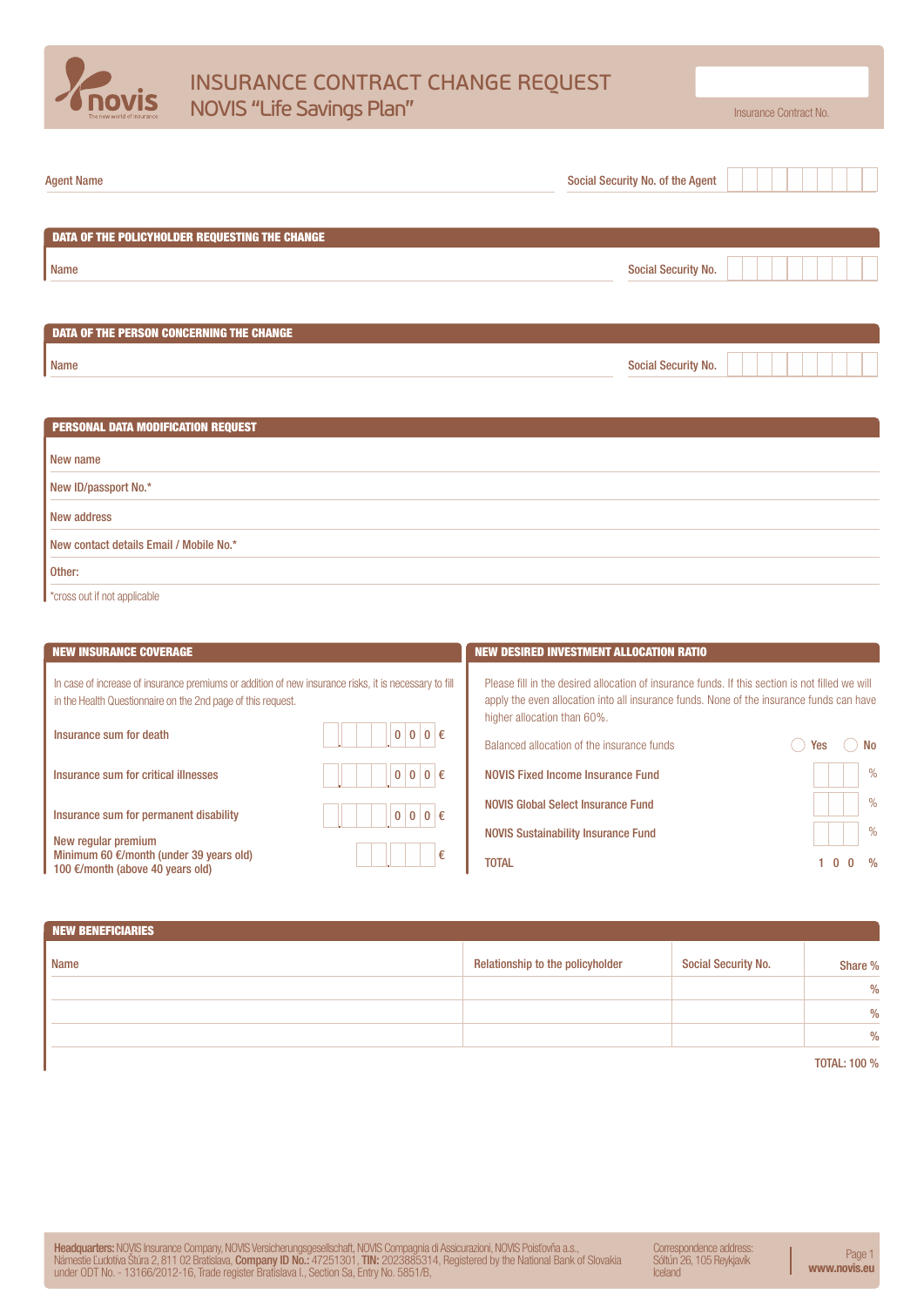## SIMPLIFIED MEDICAL EXAMINATION

Simplified medical examination is available in case following conditions are met: maximum insured sum for death insurance 20 000  $\epsilon$ , maximum age at entry is 64 years no additional insured risks.

#### Can you truthfully make the following declaration?

I hereby declare that at the moment I am fully able to work and I do not receive and have not applied for any benefits because of reduction in earning capacity, occupational disability or invalidity or long-term care.

In addition, I confirm that I was not in inpatient treatment in the last five years and that I did not have treatment or that I was not on medication longer than three weeks uniterrupted because of the same diseases, appeals or health problems.

I declare that following diseases did not occur or do not occur: Malignant tumor diseases, diseases of the nervous system, mental diseases, HIV infection, heart attack or stroke.

 $\bigcirc$  Yes  $\bigcirc$  No

Date, signature of the policyholder

# IF THE DECLARATIONS WAS ANSWERED "NO" A COMPLETE ANSWERING OF THE MEDICAL QUESTIONS ON THIS PAGE IS REQUIRED.

|                                                    | <b>HEALTH QUESTIONS</b>                                                                                                                                                                                                                                                                                                                                                                                                                                                                                                                                                                                                                                                                                                                                                                                                                                                                                                                                                                                                                                                                                                                                                                                                                                                                                                                                                                                                                                                                                                                                                                                                                                                                                                                                                                                                                                                                                                                                                                                                                                                                                                                                                                                                                                                                  |                         |                                                       |                                                                                        |                                                                                    |                                                                                                                                                                                                                                                                                                                                                                                                                                                                                                                                                                                                                                                                                                                                                                                                                                                                                                                                                                                                                                                                                                                                                                                                                                                                                                                                                                                                                                                                                                                                                                                                                                                                                                                                                                                                                                                                                                |    |
|----------------------------------------------------|------------------------------------------------------------------------------------------------------------------------------------------------------------------------------------------------------------------------------------------------------------------------------------------------------------------------------------------------------------------------------------------------------------------------------------------------------------------------------------------------------------------------------------------------------------------------------------------------------------------------------------------------------------------------------------------------------------------------------------------------------------------------------------------------------------------------------------------------------------------------------------------------------------------------------------------------------------------------------------------------------------------------------------------------------------------------------------------------------------------------------------------------------------------------------------------------------------------------------------------------------------------------------------------------------------------------------------------------------------------------------------------------------------------------------------------------------------------------------------------------------------------------------------------------------------------------------------------------------------------------------------------------------------------------------------------------------------------------------------------------------------------------------------------------------------------------------------------------------------------------------------------------------------------------------------------------------------------------------------------------------------------------------------------------------------------------------------------------------------------------------------------------------------------------------------------------------------------------------------------------------------------------------------------|-------------------------|-------------------------------------------------------|----------------------------------------------------------------------------------------|------------------------------------------------------------------------------------|------------------------------------------------------------------------------------------------------------------------------------------------------------------------------------------------------------------------------------------------------------------------------------------------------------------------------------------------------------------------------------------------------------------------------------------------------------------------------------------------------------------------------------------------------------------------------------------------------------------------------------------------------------------------------------------------------------------------------------------------------------------------------------------------------------------------------------------------------------------------------------------------------------------------------------------------------------------------------------------------------------------------------------------------------------------------------------------------------------------------------------------------------------------------------------------------------------------------------------------------------------------------------------------------------------------------------------------------------------------------------------------------------------------------------------------------------------------------------------------------------------------------------------------------------------------------------------------------------------------------------------------------------------------------------------------------------------------------------------------------------------------------------------------------------------------------------------------------------------------------------------------------|----|
|                                                    | <b>Current occupation:</b>                                                                                                                                                                                                                                                                                                                                                                                                                                                                                                                                                                                                                                                                                                                                                                                                                                                                                                                                                                                                                                                                                                                                                                                                                                                                                                                                                                                                                                                                                                                                                                                                                                                                                                                                                                                                                                                                                                                                                                                                                                                                                                                                                                                                                                                               |                         |                                                       |                                                                                        |                                                                                    |                                                                                                                                                                                                                                                                                                                                                                                                                                                                                                                                                                                                                                                                                                                                                                                                                                                                                                                                                                                                                                                                                                                                                                                                                                                                                                                                                                                                                                                                                                                                                                                                                                                                                                                                                                                                                                                                                                |    |
|                                                    | Height and weight:<br>Are you a mother or a father?<br>( )No<br>Yes                                                                                                                                                                                                                                                                                                                                                                                                                                                                                                                                                                                                                                                                                                                                                                                                                                                                                                                                                                                                                                                                                                                                                                                                                                                                                                                                                                                                                                                                                                                                                                                                                                                                                                                                                                                                                                                                                                                                                                                                                                                                                                                                                                                                                      |                         |                                                       |                                                                                        | cm                                                                                 | kg                                                                                                                                                                                                                                                                                                                                                                                                                                                                                                                                                                                                                                                                                                                                                                                                                                                                                                                                                                                                                                                                                                                                                                                                                                                                                                                                                                                                                                                                                                                                                                                                                                                                                                                                                                                                                                                                                             |    |
|                                                    | $\circ$ Yes (number of cigarettes/cigars per day):<br>Do you smoke?                                                                                                                                                                                                                                                                                                                                                                                                                                                                                                                                                                                                                                                                                                                                                                                                                                                                                                                                                                                                                                                                                                                                                                                                                                                                                                                                                                                                                                                                                                                                                                                                                                                                                                                                                                                                                                                                                                                                                                                                                                                                                                                                                                                                                      |                         |                                                       |                                                                                        |                                                                                    | No (I have not smoked in the last 12 months)                                                                                                                                                                                                                                                                                                                                                                                                                                                                                                                                                                                                                                                                                                                                                                                                                                                                                                                                                                                                                                                                                                                                                                                                                                                                                                                                                                                                                                                                                                                                                                                                                                                                                                                                                                                                                                                   |    |
| Sport:                                             | Leisure sport                                                                                                                                                                                                                                                                                                                                                                                                                                                                                                                                                                                                                                                                                                                                                                                                                                                                                                                                                                                                                                                                                                                                                                                                                                                                                                                                                                                                                                                                                                                                                                                                                                                                                                                                                                                                                                                                                                                                                                                                                                                                                                                                                                                                                                                                            | Semi professional sport |                                                       |                                                                                        |                                                                                    | Professional sport                                                                                                                                                                                                                                                                                                                                                                                                                                                                                                                                                                                                                                                                                                                                                                                                                                                                                                                                                                                                                                                                                                                                                                                                                                                                                                                                                                                                                                                                                                                                                                                                                                                                                                                                                                                                                                                                             |    |
|                                                    |                                                                                                                                                                                                                                                                                                                                                                                                                                                                                                                                                                                                                                                                                                                                                                                                                                                                                                                                                                                                                                                                                                                                                                                                                                                                                                                                                                                                                                                                                                                                                                                                                                                                                                                                                                                                                                                                                                                                                                                                                                                                                                                                                                                                                                                                                          |                         |                                                       |                                                                                        |                                                                                    |                                                                                                                                                                                                                                                                                                                                                                                                                                                                                                                                                                                                                                                                                                                                                                                                                                                                                                                                                                                                                                                                                                                                                                                                                                                                                                                                                                                                                                                                                                                                                                                                                                                                                                                                                                                                                                                                                                |    |
| 1.<br>2.<br>3.<br>4.<br>5.<br>6.<br>7.<br>8.<br>9. | Do you have any contract for life, accident or health insurance in other $($ )<br>insurance company? If yes, please specify the type and scope of the contract<br>as well as the name of the company.<br>Have any insurance company declined, postponed or accepted with a risk<br>loading your application for life, accident or health insurance in the last five<br>years? Did you have any exclusion of some part of the insurance? If yes, please<br>specify the type, scope of the contract as well as the name of the company and<br>reason.<br>Are you exposed at work or in your spare time to any special risks? (e.g.<br>dangerous and flammable substances, hazardous sports such as parachuting,<br>paragliding, private motor airplane or glider flying, diving, mountain sports,<br>martial arts, moto-sports, etc.). Do you practise other sport disciplines<br>regularly? Are you planning a longer stay in countries out of Europe for more<br>than 6 months? If yes, please specify (if necessary, additional questionnaire<br>will be provided).<br>Did you have any surgeries, were you hospitalized or treated during the $($ $)$<br>last 5 years? Are any surgeries, hospitalisation or treatment planned or<br>recommended? If yes, please specify when and for what reason.<br>Are you suffering of chronic illness or physical / mental disability, birth defects,<br>results of surgery, infections or injury? If yes, please specify from when,<br>treatment and complications.<br>Did you take medication regularly or for a longer period during the last five<br>years because of health problems, pain, illness or injury? In this content "longer<br>"means a period of more than two weeks. If yes, provide the name, dosage<br>and the length of taking the medication.<br>Have you been suggested a treatment or were you treated due to alcohol, drugs ()<br>or other addiction (e.g. gambling and others)? If yes, please specify when, how<br>long, the reason and type of addiction.<br>Do you or did you receive annuity due to disability or invalidity or did you apply $\bigcirc$<br>for such annuity? If yes, please specify the reason and the length.<br>Have you been unable to work for more than 21 days in the last 5 years or are () | Yes   No                | 0<br>$\left( \quad \right)$<br>$\left( \quad \right)$ | C)<br>d)<br>$\Theta$<br>f<br>q<br>other.<br>h)<br>i)<br>j)<br>k)<br>$\Box$<br>$etc.$ ) | disease, etc.)<br>fever, chronic bronchitis etc.)<br>cysts, prostate disease etc.) | Yes<br>Blood, lymphatic system and spleen (e.g. anaemia, blood coagulation ()<br>disorders, haemophilia, leukaemia, changes in the blood, spleen<br>Respiratory system (e.g. dyspnoea, embolism, asthma, tuberculosis, hay<br>Eye and ear (e.g. blurred vision, vision impairment, cataracts, blindness,<br>tinnitus, hearing loss, deafness etc.). If you wear glasses or contact<br>lenses, please provide the dioptre of lenses for each eye separately.<br>Musculoskeletal system (e.g. spinal disorders, spinal discs, joints,<br>muscles, tendons and ligaments, arthrosis, shortening of the leg, the<br>absence of the limbs. Orthopaedic defects limiting normal movements<br>and requiring continuous use of orthopaedic appliances (e.g. wheelchair,<br>crutches, orthosis, spinal fixator etc.).<br>Gastrointestinal tract: oesophagus - e.g. reflux disease, varicose veins<br>and other, stomach - e.g. peptic ulcer disease, gastritis and other, bowel<br>$disease - e.g.$ Crohn's disease, ulcerative colitis, ulcer disease and<br>Kidney, genitourinary system and prostate (e.g. inflammation, stones,<br>Gynaecological disorders or breast disease (eg. cysts, fibroids,<br>adenomas, polyps, dysplasia, menstrual disorders, infertility treatment,<br>caesarean section, risk pregnancy, ectopic pregnancy, etc.)<br>Skin (e.g. eczema, itching, redness, allergy etc.)<br>Liver, glands or metabolism (e.g. diabetes, higher values of cholesterol,<br>higher values of liver enzymes, gout, thyroid gland or other diseases of<br>endocrine glands) or rheumatoid illnesses.<br>Immune system, chronic infectious or viral diseases (e.g. inherited<br>immunity disorder, hepatitis, tropical diseases, fever of unknown cause,<br>11. Do you have or did you have oncological diseases or other cancer diseases<br>(e.g. benign and malignant, cysts, myomas, etc.) | No |
|                                                    | you actually unable to work? If yes, please specify when, for how long and the                                                                                                                                                                                                                                                                                                                                                                                                                                                                                                                                                                                                                                                                                                                                                                                                                                                                                                                                                                                                                                                                                                                                                                                                                                                                                                                                                                                                                                                                                                                                                                                                                                                                                                                                                                                                                                                                                                                                                                                                                                                                                                                                                                                                           |                         |                                                       |                                                                                        |                                                                                    | 12. Have you been or are you undergoing a HIV / AIDS screening? If yes, please                                                                                                                                                                                                                                                                                                                                                                                                                                                                                                                                                                                                                                                                                                                                                                                                                                                                                                                                                                                                                                                                                                                                                                                                                                                                                                                                                                                                                                                                                                                                                                                                                                                                                                                                                                                                                 |    |
|                                                    | reason.<br>10. Illnesses and diseases listed in parentheses are not final and serve as examples<br>of possible diseases of specific organs. Are you or have you ever been treated<br>or hospitalized in the last 5 years for the following diseases, health disorders or<br>do you have symptoms of these diseases?<br>Hearth, vascular system and blood circulation (e.g. high or fluctuating<br>a)<br>blood pressure, heart rhythm disorders, palpitation, heart murmur,<br>coronary heart disease, chest pain, myocardial infarction, angina pectoris,<br>varicose veins, thrombosis etc.)<br>Nervous system and mental disorders (e.g. common headache, migraine, (<br>b)<br>vertigo, seizure disorders, epilepsy, multiple sclerosis, paralysis,<br>Parkinson's, Alzheimer's, psychiatric disorders, anxiety, depression,<br>psychosis, eating disorders, etc.)                                                                                                                                                                                                                                                                                                                                                                                                                                                                                                                                                                                                                                                                                                                                                                                                                                                                                                                                                                                                                                                                                                                                                                                                                                                                                                                                                                                                                     |                         |                                                       |                                                                                        |                                                                                    | explain, since when, the results or treatment.<br>13. Have you undergone radiotherapy, chemotherapy, or you were found $\bigcirc$<br>abnormal results of specialized tests (e.g. CT, MRI, X-ray, ultrasound, EKG,<br>EEG, measuring blood pressure, laboratory values etc.)? If yes, please provide<br>details the following illnesses before the age of 60: diabetes, malignant tumors<br>in the large intestine, rectum, chest or ovaries, cardiovascular diseases,<br>polycystic kidney illnesses, multiple sclerosis, Alzheimer's, Parkinson's,<br>Huntington's disease, hypertrophic cardiomyopathy)?                                                                                                                                                                                                                                                                                                                                                                                                                                                                                                                                                                                                                                                                                                                                                                                                                                                                                                                                                                                                                                                                                                                                                                                                                                                                                     |    |
|                                                    | For detailed information on health questions answered with YES:                                                                                                                                                                                                                                                                                                                                                                                                                                                                                                                                                                                                                                                                                                                                                                                                                                                                                                                                                                                                                                                                                                                                                                                                                                                                                                                                                                                                                                                                                                                                                                                                                                                                                                                                                                                                                                                                                                                                                                                                                                                                                                                                                                                                                          |                         |                                                       |                                                                                        |                                                                                    |                                                                                                                                                                                                                                                                                                                                                                                                                                                                                                                                                                                                                                                                                                                                                                                                                                                                                                                                                                                                                                                                                                                                                                                                                                                                                                                                                                                                                                                                                                                                                                                                                                                                                                                                                                                                                                                                                                |    |
|                                                    | Question Type of disease, complaint, change                                                                                                                                                                                                                                                                                                                                                                                                                                                                                                                                                                                                                                                                                                                                                                                                                                                                                                                                                                                                                                                                                                                                                                                                                                                                                                                                                                                                                                                                                                                                                                                                                                                                                                                                                                                                                                                                                                                                                                                                                                                                                                                                                                                                                                              | When? How long?         |                                                       |                                                                                        |                                                                                    | Name and address of the physician / hospital                                                                                                                                                                                                                                                                                                                                                                                                                                                                                                                                                                                                                                                                                                                                                                                                                                                                                                                                                                                                                                                                                                                                                                                                                                                                                                                                                                                                                                                                                                                                                                                                                                                                                                                                                                                                                                                   |    |

**Headquarters:** NOVIS Insurance Company, NOVIS Versicherungsgesellschaft, NOVIS Compagnia di Assicurazioni, NOVIS Poisťovňa a.s.,<br>Námestie Ľudotíva Štúra 2, 811 02 Bratislava**, Company ID No.:** 47251301, **TIN:** 2023885314,

Correspondence address: Sóltún 26, 105 Reykjavík **Iceland** 

Page 2 www.novis.eu